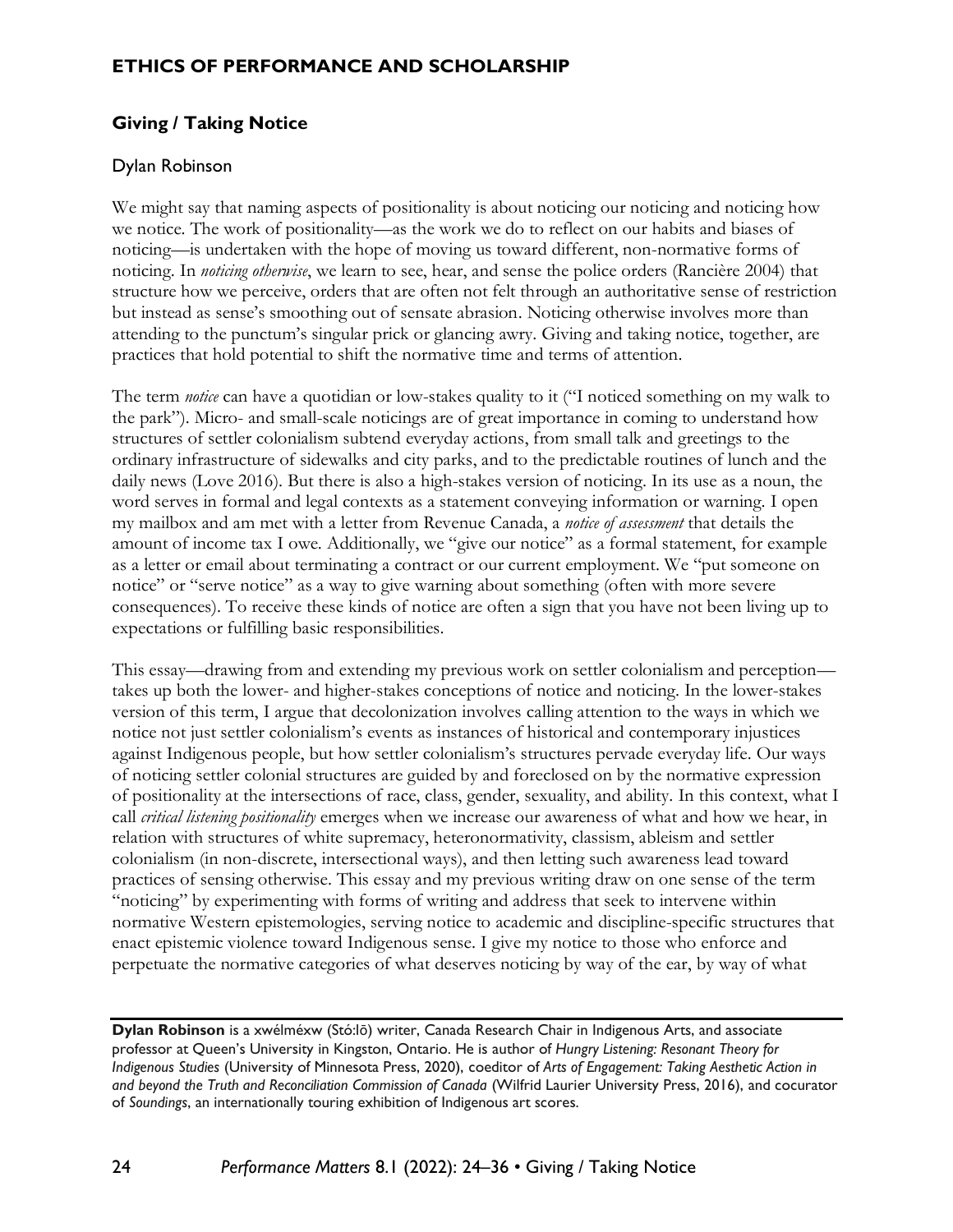music schools and curricula call "ear training." Through its structural refusal, my writing finds forms of serving notice to the hegemony of ear training's intervallic knowing, chordal fact, cadential certainty, and the teleological familiar in functional harmony. As just one among many normative forms of understanding music, ear training has remained largely unnoticed by music scholars and teachers as effecting a normative orientation toward how we might come to know music. Even the fact that the ear itself has remained the primary site for training listening remains largely unnoticed. Consider this essay, then, another addition to a growing stack of notices of assessment on music training's audism.

In 1977 Deaf scholar Tom Humphries coined the term "audism" to refer to "the notion that one is superior based on one's ability to hear" (1977, 12). More recently, Jonathan Sterne and Zoe De Luca have emphasized how the concept can also refer to "the ethnocentrism of those who hear, often characterized by an assumption that everyone hears in the same way" (2019, 303). My essay here seeks to extend some of my previous work on listening positionality (*Hungry Listening*, 2020) toward understanding in greater detail its potential not as a category of identity, but as a constellation of improvised practices. If, as I have previously argued, positionality is best understood as a state, how might this state be recognized in its momentary flux? Further, how might we let such recognition open up new practices of listening improvisation that do not fixate on positionality and instead move us beyond the legacy of listening's "settlement" to allow more agile and connective practices of Indigenous listening resurgence? The improvisatory existence and future of listening positionally here call us not to merely acknowledge our values as a trigger-warning for others, or for zero-sum consistency between word and action, but as an ongoing return to self-accountability: what are the frames through which I see, hear, feel the world now, and now, and now. Indeed, to follow such shifting moments of positionality requires writing that is equally agile and relational. In order to test out such a practice, I will offer an example of my own listening positionality in relation to the recording "Round Dance," by Cree-Mennonite cellist Cris Derksen on their album *Orchestral Powwow*.

### **On Positionality**

To begin this work on improvising through listening positionality, it is important to define not just its scope and history, but to retrace some critique about its limitations in practice. As first defined by philosopher Linda Alcoff in 1988, the term positionality refers to "the location from which one speaks." By "location," Alcoff doesn't mean the physical location that one occupies, but the individual articulation of intersections between race, gender, class, ability, sexuality, and cultural background. Importantly, positionality calls us to name the inherited aspects of our identities and acknowledge how our habits, abilities and biases are guided by social positions that are always in relationship with the context of naming. This is to say, positionality is always context-specific in recognition of the fact that one's position quite literally changes alongside its context of expression. As someone who is xwélmexw (that is, as a Stó:lō person whose mother's family is from Skwah) and as xwelítem (mixed white settler), my habits and my capacities for perception are guided by recombinant intersections between these and other axes of my positionality. But how they guide my perception is dependent on my relations with others in the space. Whether this is with my immediate family, or with my daughter, or gathered with folks in an online meeting space, my positionality is felt and articulated differently in relationship to those I am gathered with, the reason for gathering, and the very rooms we are gathered in. As Alcoff notes, positionality is "relative to a constantly shifting context, to a situation that includes a network of elements involving others, the objective economic conditions, [and] cultural and political institutions and ideologies" (Alcoff 1988, 433).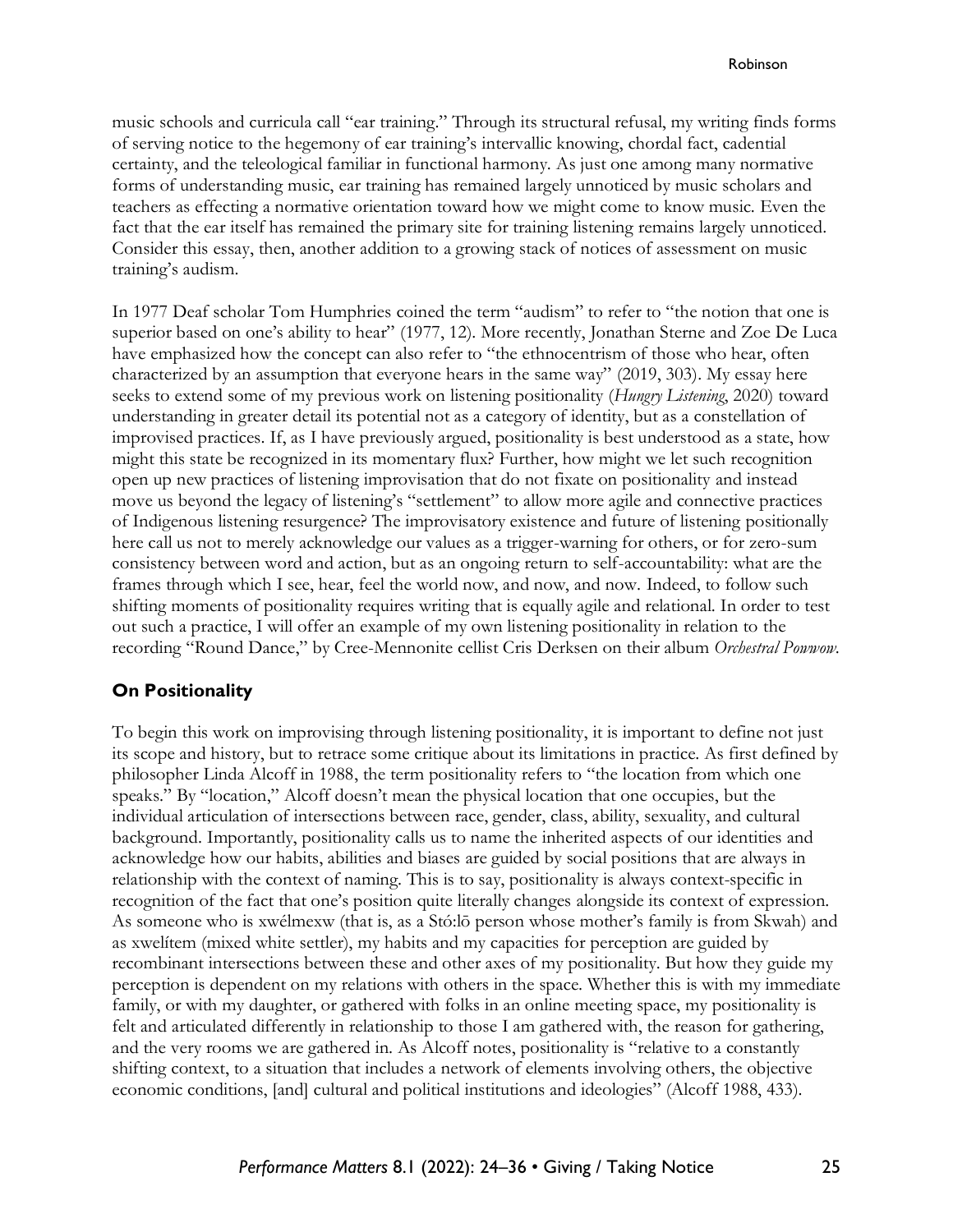This shifting context also applies to the perception and articulation of artwork. A reflexive examination of positionality not only helps us gain greater precision around the ways in which we see art, read literature, or hear music, but how we might contend with perceptual habit and bias toward specific works. Following Alcoff's caution that "location and positionality should not be conceived as one-dimensional or static, but as multiple and with varying degrees of mobility" (Alcoff 1991, 16), approaches to intersectional positionality provide stratified nuance to unmarked practices of close reading. And yet, despite positionality's potential to open toward decolonial, feminist, queer and "otherwise" practices of reading, listening, and seeing, its typical appearance today is limited to the caveat that graces the opening pages of an essay or takes up space in the opening words of various gatherings. In Canada, the mass uptake of "positionality caveats" can be understood as a settler colonial standardization of protocol used by northwest coast Indigenous communities that serve non-Indigenous institutions as a form of risk management. The institutionalization of positionality—including land acknowledgments—bureaucratizes Indigenous protocol and in doing so evacuates the very reason such protocol exists: to situate ourselves in relation to the people (kin or adversary), nonhuman others (including the lands, waters, and animals), and reason(s) for gathering. Land acknowledgments (as settler positionality caveats) have become static forms of awareness-raising, ones that would seem to confirm Brian Massumi's critique of positionality's investment in cultural stasis:

Is the body as linked to a particular subject position anything more than a local embodiment of ideology? Where has the potential for change gone? How does a body perform its way out of a definitional framework that is not only responsible for its very "construction," but seems to prescript every possible signifying and countersignifying move as a selection from a repertoire of possible permutations on a limited set of pre-determined terms? How can the grid itself change? . . . The aim of the positionality model was to open a window on local resistance in the name of change. But the problem of change returned, with a vengeance. Because every body subject was so determinately local, it was boxed into its site on the culture map. Grid-lock. . . . The idea of positionality begins by subtracting movement from the picture. This catches the body in cultural freeze-frame. The point of explanatory departure is a pinpointing, a zeropoint of stasis. When positioning of any kind comes a determining first, movement comes a problematic second. After all is signified and sited, there is the nagging problem of how to add movement back into the picture. But adding movement to stasis is about as easy as multiplying a number by zero and getting a positive product. Of course, a body occupying one position on the grid might succeed in making a move to occupy another position. (Massumi 2002, 3)

Massumi identifies positionality here as a "grid-lock," "cultural freeze-frame," "zero-point of stasis," and "boxed into its site on the culture map." His critique characterizes positionality as a moment of enunciation that leaves the subject without movement. Indeed, from Massumi's metaphors, it would seem as if he were directly evoking Linda Alcoff, who notes that a reductionist critique of positionality's supposed essentialism "might, for example, reduce evaluation to a political assessment of the speaker's location where that location is seen as an insurmountable essence that fixes one, as if one's feet are superglued to a spot on the sidewalk" (Alcoff 1991, 16). And yet Massumi's critique is substantiated by the form that positionality has most often come to embody, as the brief acknowledgment one gives before a presentation or event. Written prior to the Truth and Reconciliation Commission, Massumi's words have become prescient in relation to the standardization of Indigenous protocols across Canada as land acknowledgment checklists. In such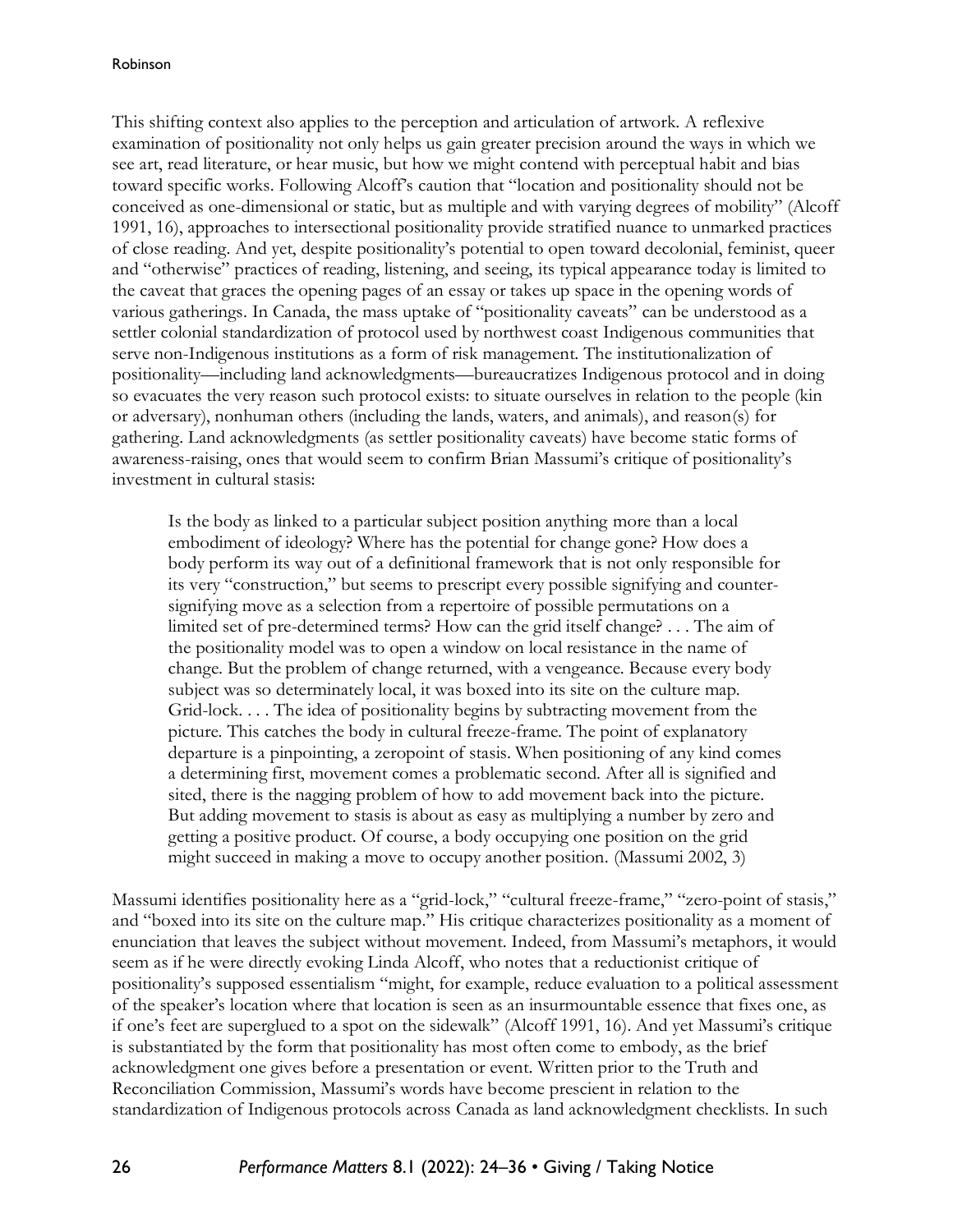instances, identity has indeed become locked into a grid of institutional propriety, functioning as a mere caveat that allows one to proceed and, above all, does not engage with why such declarations of positionality hold importance. And yet, given how Alcoff originally envisioned positionality as having "varying degrees of mobility," I argue that we might realign positionality with practices and perceptual states in relational movement rather than writing it off entirely as an irredeemably compromised practice that "fixes" identity (and thought) in its moment of enunciation.

While positionality's ubiquity within many academic fields renders it unremarkable or even passé, this has not been the case for music scholarship.<sup>1</sup> Even when music scholars focus explicitly on musical representations of race, gender, sexuality and ability—or examine scores, performances, and recordings whose whiteness, heteronormativity, and classist and ableist values go unmarked—they tend to avoid explicitly articulating how their individual positionality guides their listening, analyses, and writing about their subjects. Such "explicit articulation" here acknowledges that our positionality unavoidably guides not just what detail we perceive, but how we render that detail of knowing into words, sentences. My understanding is that a significant amount of music scholarship avoids this focus because of the central value of "generalizability" that music scholars—and scholars more generally—feel our work should strive for. The fear is that to speak from the position of an individual, with a specific listening positionality that is ungeneralizable, would compromise this principle, despite the ways in which the singularity of the individual holds import for thinking together apart. Yet because music scholarship (particularly musicology and music theory) continues to be haunted by its history of legitimization as a rigorous scientific field of study, it invested much more heavily in a positivism that, even when not explicit, continues to marginalize certain kinds of scholarship including that which takes individualized experiences of affect and the sensory impact of sound as a focus. Generalizability also works against reflection on the movement between techniques of mobility and agility of listening attention while proscribing a listening ideal that is often more related to audiation than singular listening experience. We need to look no further than the repetition of "the listener" in music scholarship to see this principle in action. Moreover, current forms of "ear training" would understand practices of listening in movement across a singular listening experience a lack in need of remedy. Forms of peripatetic listening, listening oscillation, and movement through intersectional listening positionality are more likely to be dismissed as part of a distracted listening experience than understood as choices in the distribution of attention.<sup>2</sup> This view of distracted and uncivilized attention characterizes the history of corral and focus Indigenous listening by missionaries and other settlers as a technique to assimilate Indigenous listening practices to settler colonial forms of focused attention.

### **Listening Fixity, Settlement and Extraction**

In 1837 Anna Jameson, in her travel narrative *Sketches in Canada*, *and Rambles among the Red Men,* recounts the words of Ojibway missionary Charlotte Johnston: "She says all the Indians are passionately fond of music and that it is a very effective means of interesting and fixing their attention" (Jameson 1852, 255). "Fixing Indians' attention" is in fact an accurate way to characterize the sensory paradigm shift that early missionaries across Canada sought to effect.<sup>3</sup> "Fixing," in the sense Jameson uses it, refers to keeping Indigenous peoples' focus on the word of God rather than on their own cultural practices. As Jameson notes of Charlotte Johnston, wife of William McMurray, an Anglican missionary and Indian Agent based in Sault Ste. Marie from 1830 to 1838, Johnston was able to convert the Indians by leading them in hymns with "her good voice and correct ear" (255).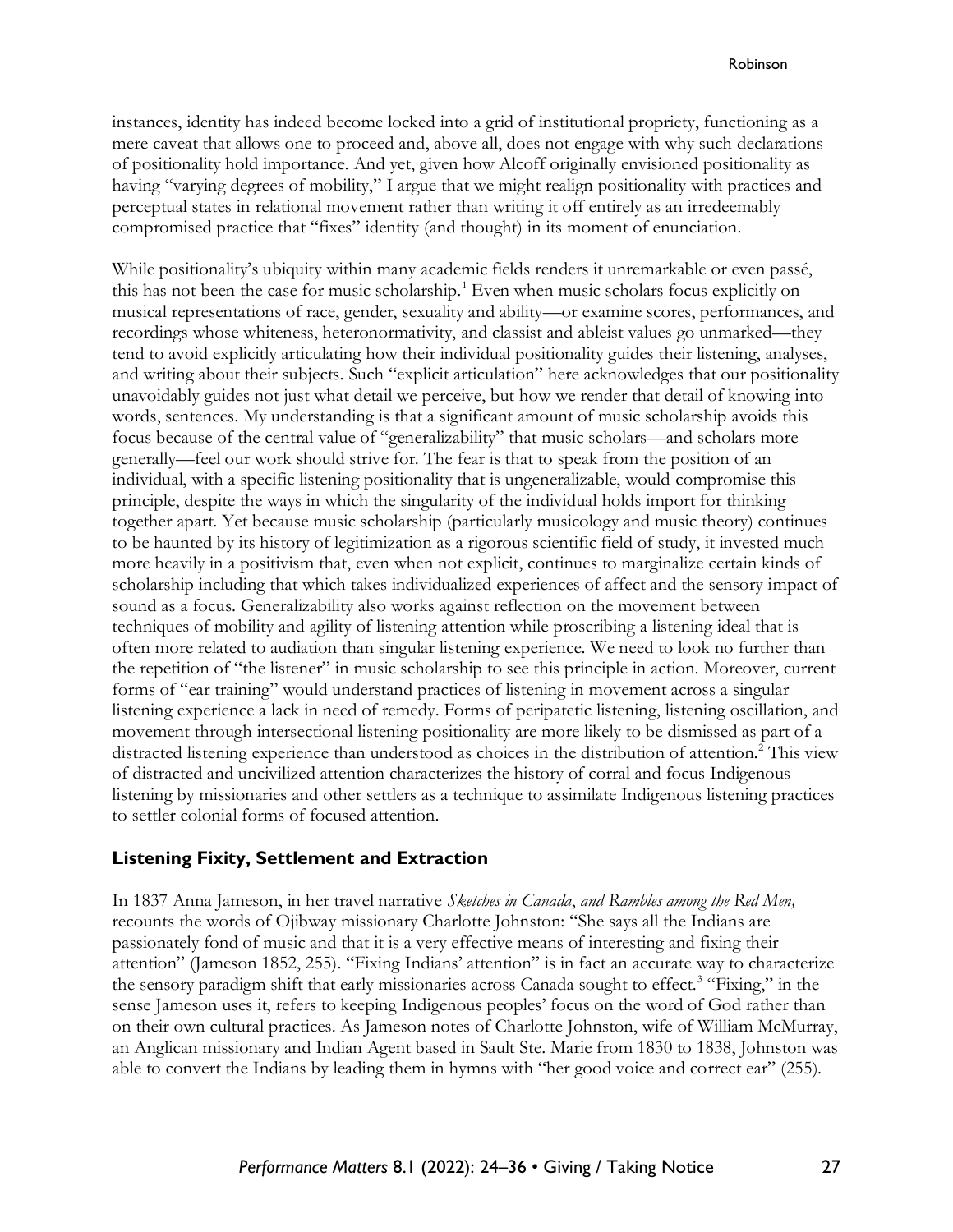#### Robinson

In comparison with Charlotte Johnson's missionized ears, it is the Indians' "*in*correct ears" and lack of focused attention that keeps them from their civilization:

The difficulty is to keep them together for any time sufficient to make a permanent impression: their wild, restless habits prevail; and even their necessities interfere against the efforts of their teachers; they go off to their winter hunting-rounds for weeks together, and when they return, the task of instruction has to begin again. (Jameson 1852, 256)

This settler colonial reading of an Indigenous lack of attention in missionary accounts understands Indigenous forms of attention to the world as "wild, restless habits" rather than purposeful attentional agility through Indigenous mobility and proprioception. To missionaries, these wild, restless habits were a detriment to the new temporality of learning and living civilized lives. Missionaries thus recognized that new ways of focusing attention were needed. Hymn singing became one of these, with hymns translated into Indigenous languages, where the homophonic ideal of voices moving together was a corrective to the unruly voices of Indigenous people.

It is impossible to say what exactly Jameson's reference to the Indians' "necessities" means and how such necessities interfere with focused instruction. What is clear is that these necessities, along with other "wild, restless habits," were inimical to the new attentional order settlers sought to impose. Additional limitations on Indigenous mobility were imposed by the Canadian government's Indian Act and Residential Schools, both of which curtailed Indigenous mobility and relationality with the lands of which we are stewards. Like the movement of Indigenous people in relation to the changing seasons and locations for sustenance, Indigenous attentional mobility has always been understood as the inability to remain focused on labour, like the undisciplined impulse toward "our necessities" that Jameson euphemistically describes. Settlers also perceived this lack as the inability to civilize our lands through Western agriculture and to attend to aesthetics through mobile forms of attention. Yet Indigenous folks have understood the agility of attention as a technique that brings things into relationship, for example through a reflective oscillation between land and our nonhuman relations, between the skies and waters. Within the Western attentional economy of focus, such mobility historically presented as savage.

For many Coast Salish Indigenous communities, xwélalà:m (spelled variously in different downriver and Island dialects) is one form of relational listening mobility. xwélalà:m—a word English is best able to name imprecisely as naming "listening *or* witnessing"—has always been a practice of noticing, of precisely documenting our history in collective memory in the longhouse. Through xwélalà:m, attention is given not only to the content of the oratory that is shared, but its temporal relationship with previous words offered (ey kws hakwelestset te siwes te siyolexwalh). xwélalà:m listening-witnessing—means noticing the affect and atmosphere of what is shared in relation to the words, movement, sounds that fill the space. It entails giving our attention to the ways that dances, songs, and stories bring life to the work at hand. xwélalà:m, listening-witnessing means understanding our songs as law, medicine, and historical documentation and yet still songs. To understand Indigenous songs as music alone is to participate in epistemic violence against how our songs exist *simultaneously* yú:wqwlha (as beautiful things) *and* as law, medicine, and historical documentation. To understand songs as music alone is also to make our songs and the life carried by them into a categorizable knowledge resource. Indeed, we might ask a more foundational question here regarding the extent to which forms of analysis and scholarship more generally are predicated on an extraction and accumulation of knowledge as resource.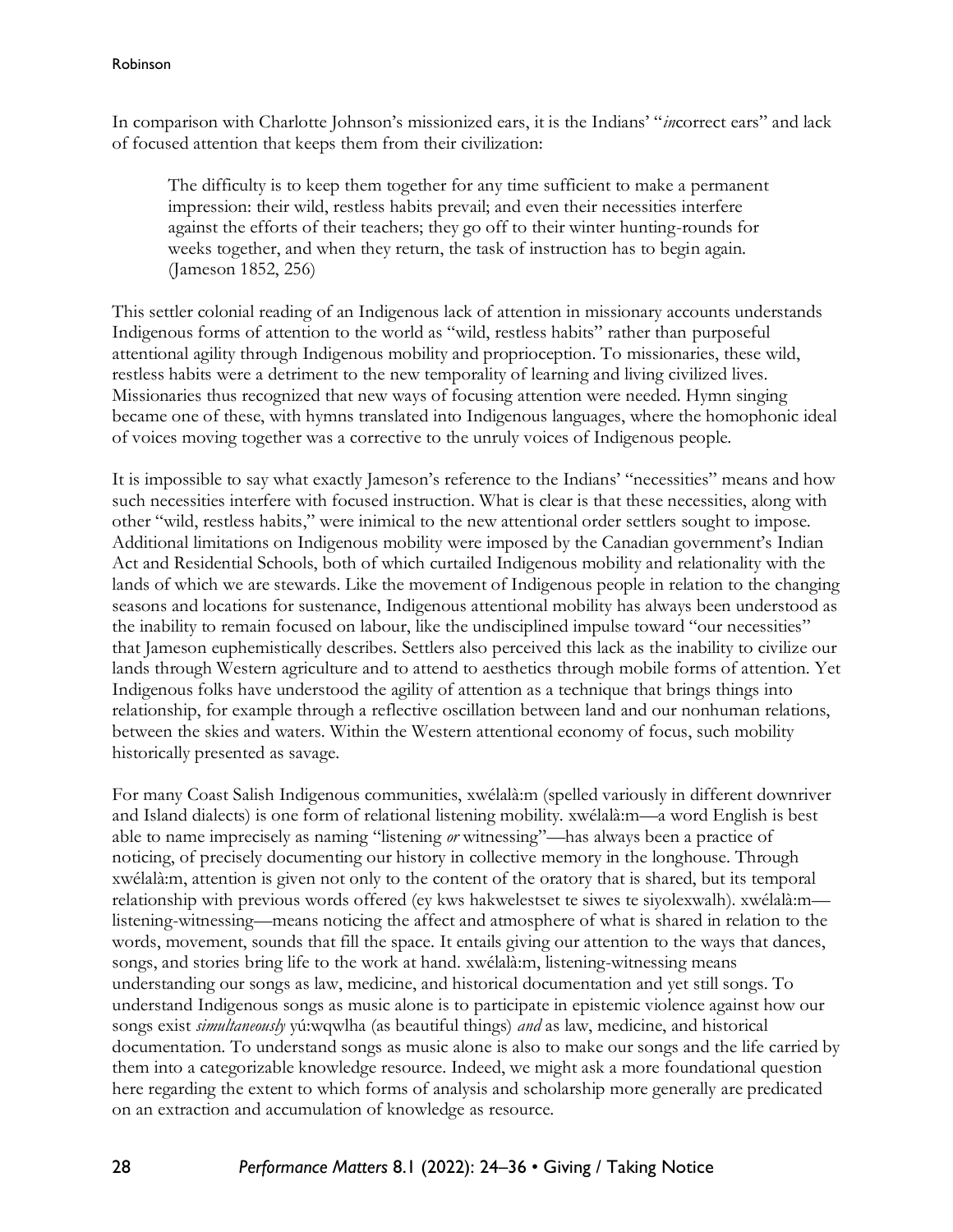This accumulation of knowledge as resource is what I term *hungry listening*, as one practice of settler colonial perception among many, a practice of perception guided by extracting resources. I derive the phrase hungry listening from two contrasting forms of perception contained in the Halq'eméylem words for "settler" and "listening." The first of these words is xwelítem, which commonly means "settler." The second word, xwélalà:m, which I've already described, is the word we use for listening and also the specific form of sensory perception practised in the longhouse and oriented toward the precision of documenting the feel of history and that which is shared. The term xwelítem comes from the history of settlement in S'olh temexw. In the mid-1800s, thousands of prospectors arrived in our lands, driven by gold fever, but also literally starving. The word xwelítem thus not only means "settler" but also "starving person." It is used not only as a historical descriptor but as a way to describe non-Indigenous folks today. I use this term as well, and not merely to name a category of people but as a way to name the continuance of starvation as a state that guides settler colonial perception. Importantly, forms of hungry listening are not limited to the experience of white settlers alone; they have been equally internalized by Indigenous people, myself included.

This extractive desire of hungry listening manifests in multiple ways, some of which are:

- a hunger for what Eve Tuck calls "damage centered" narratives of Indigenous trauma and loss;
- a hunger for affective forms of familiarity and resolution sometimes associated with what I call reconciliation's feelings;
- a desire to pinpoint a range of sonic certainties, a desire that can foreclose on listening as a speculative practice of wonder and imagination, which can manifest through formal music training (ear training, analysis) and interpretive concert material (preconcert talks, programs); and
- listening that seeks to gain information as a resource—the collection of Indigenous fact that elides Indigenous epistemologies of listening as practices of law, medicine, and historical documentation.

In sum, hungry listening satiates through categorical familiarity (that operates through feeling the satisfaction of identification and recognition), but also through certainty (to feel pleasure from finding the "fit" of content within a predetermined framework). Hungry listening is hungry for the felt confirmations of square pegs in square holes, for the satisfactory fit as sound knowledge slides into its appropriate place. Forms of hungry listening often satiate through the consumption of affective certainty or what I call "sensory veracity" (Robinson 2012), where the intensity of affective experience leads listeners to identify their response as a transformative marker of the work's social or political truth. The intensity of affect when experiencing socially and politically oriented performance can here allow for a conflation of affect with efficacy. Audiences are persuaded, or more accurately feel, that something has happened; a moment (or more) of something ineffable felt as "reconciliation" has been witnessed *because* our affective response is irreducible and as such does not lie.

Gaining an increasing awareness of the listening norms, habits, and biases we employ thus does not mean fixing our attention on any one aspect of positionality; it does not mean becoming hypervigilant or fixated on our listening norms. Instead, it demands that we seek other practices of listening relation, of becoming intermittently "attendant to" our positionality, for example as a low background hum. At moments, perhaps we tune into this hum and then let it recede again into the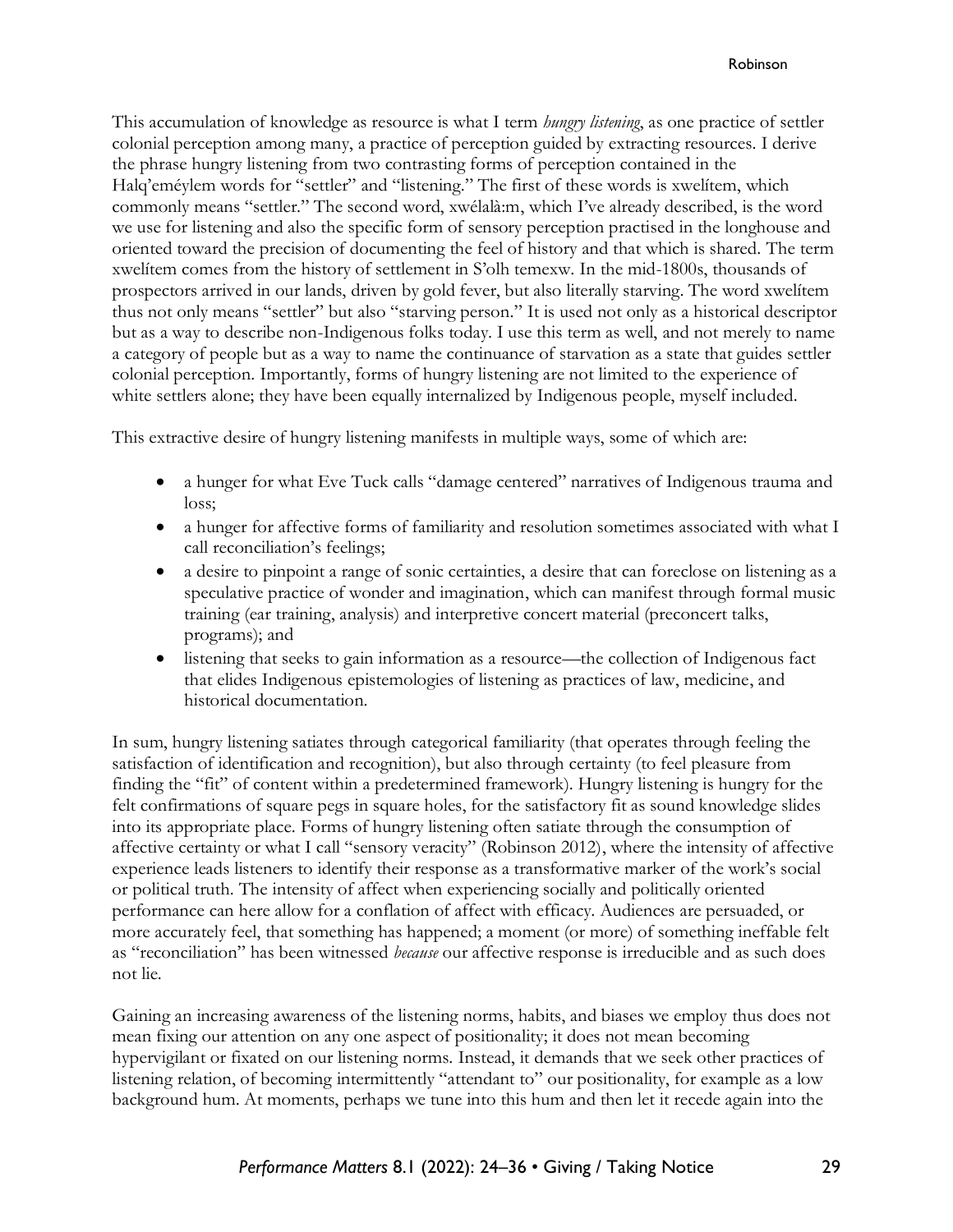background. In order to begin to understand what constitutes this "hum," we need to spend time with the timbral qualities that constitute it; we need to gain awareness of the strata positionality is constituted by. We must spend time in the process of listening to the layers of our positionality, naming their combinations and recombinations, renaming them, reflecting on them, but not to contain them, to put them in a box on the shelf or under the bed. As Pauline Oliveros has undertaken through deep listening exercises, perhaps we might find different ways to notice the hum, sustain it, and return to through audiation. Ultimately it means affirming and perhaps (re-) learning to listen through wonder and exploring different forms and shapes for listening otherwise.

# **Forms and Shapes for Listening Otherwise**

If we are to approach something that might be called decolonizing listening, one way we might begin is by readmitting the movement of wonder, of noticing what else (other than music and sound) we are listening to. What kind of subjectivity, what kind of life, what kind of alterity is this? This kind of listening is perhaps challenging to practise, as it is a listening that does not seek to know but instead pinpoints knowability's coordinates. It deters analogy as the colonization of alterity. Decolonizing listening requires expanding listening practices of wonder over prejudgment, cataloguing, and identification. In remaining attentive to listening as a practice of wonder, I'm reminded of Emanual Levinas' writing on the face-to-face encounter with the other, an encounter with irreducible alterity that is grappled with through its inability to be fully named, categorized, or known. Rethinking settler ontologies of listening and proposing decolonial approaches to listening means finding ways to listen that leave ourselves uncertain as to what kind of life we are in relationship with. Given the ways that Indigenous songs in particular carry life, bring life, and are alive in as many forms as there are Indigenous communities, decolonial listening practices might bring us into closer relation with such song-life. This life of song is always in relationship with the life of our lands and waters, but also not reducible or analogous to it. The life of our songs is not of the same order as human life—while the beat of the drum may be conflated with the heartbeat of a human, this anthropocentrism conscripts the drum to being alive only to the extent that humans are alive. To listen through a decolonial ethics of wonder avoids the question "what is this like?" for the question "what *is* this?" as a productive event of nonrecognition. As an example of writing about such an event of nonrecognition—to test out a different shape of listening—I turn to Cree-Mennonite Cellist Cris Derksen's work "Round Dance" from the album *Orchestral Powwow*. I'd like you to turn to listen to this recording as well. Please find it and play it. Read the response below as you are listening to the music.

# **Sqwalewel**

I know this round dance I've listened to this round dance many times I know I wouldn't know a round dance to hear one I wouldn't know this one except that it's called *Round Dance* on the track list

I know this round dance as much as I've been in a round dance as much as my first time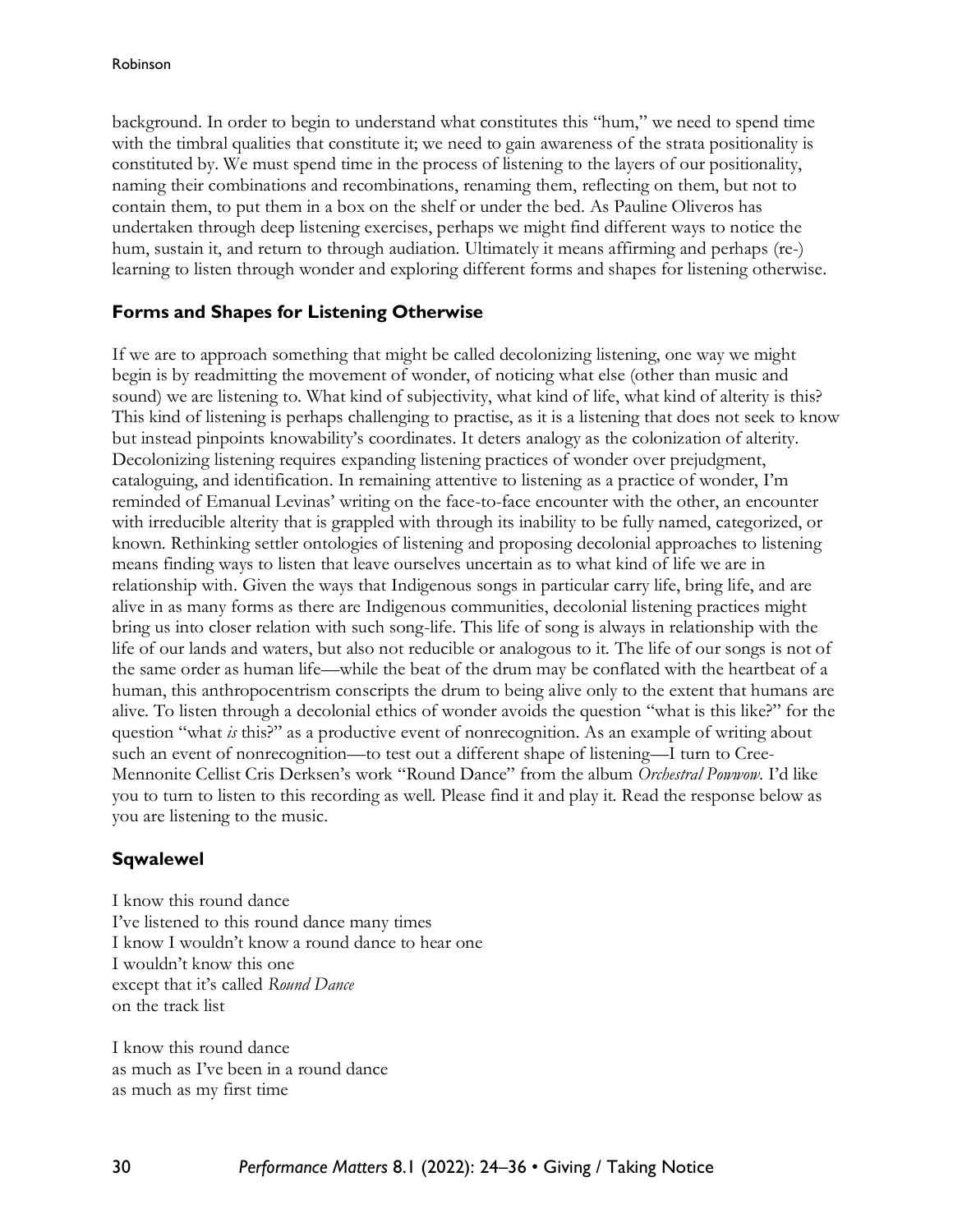in a round dance, dancing in Idle No More, in a mall where I looked like a mooniyaw, stumbling along

I know this round dance little enough that I wrote, that I cited relied on the words of a scholar, a friend who wrote: "round dance songs are courting songs, with all of the vulnerabilities those entail."

*Stop reading, listen*

*Start reading*

It's good to remember te síwes my aunty said after telling her about my new job as a professor— "What will you teach?" "Indigenous music," I said "How can you teach other peoples' music?" she said "How can you know it?"

As a xwélmexw who writes about music I can't hear the courting or the vulnerability in this dance I can't hear what English knows as courting and vulnerability I don't know how to hear them, or whether I could ever hear them, without lived relationship to *Nitaskinan*, without feeling the life of Atikamekw-Cree land

I can't hear the courting neither can I hear Cree kinds of courting nôcihitowin— I can't hear the vulnerabilities through the strings through this epic screen through which I cannot hear *Nitaskinan* the land

I can't hear what the song sings to, what it sings toward. I can't hear what the singers sing to, what they sing toward.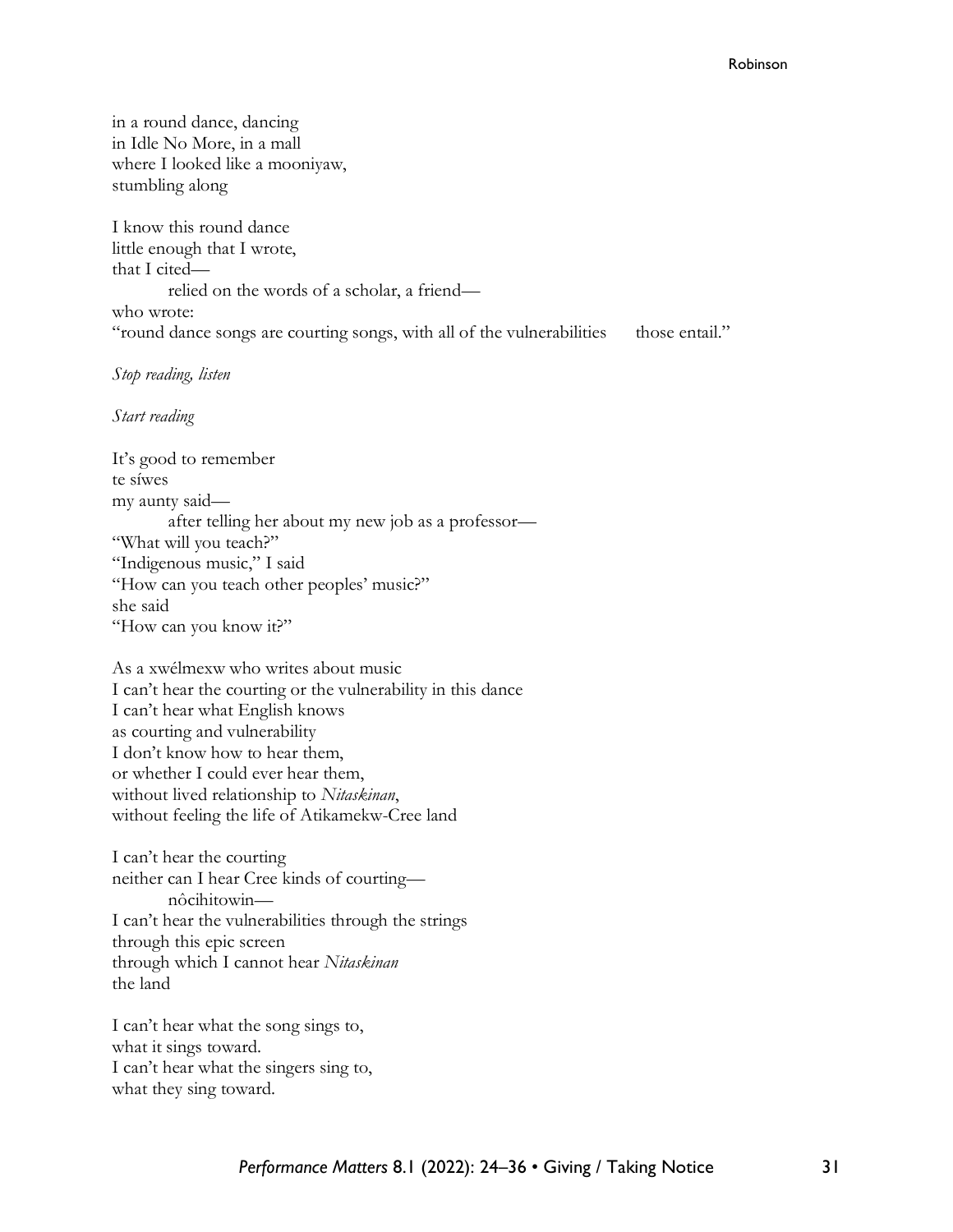#### Robinson

what I can hear of the sound the sound of the cello, brass and percussion leaves me anxious. This striving sound, taking space leaves me less room to listen.

I know my listening shwexwélmexw xwélalà:m struggles against the swelling affect of strings and wood of brass and wind

my listening síweltsel, ears-pricked by the sound of the Drum, cushioned and held by cello and brass, rising, then pulling away

I know my listening shxweitemelh xwélalà:m its listening privilege carries a discipline of repetition of Stravinsky, Lachemann, Clementi, Sciarrino on repeat

I know this listening privilege makes it hard for me to hear

I know my listening wants to hear more, to hear different complexities, sharp interventions.

My listening privilege wants more More than the powwow drum moving just slightly out of sync My desire to hear rough aggregate, as if rough aggregate carried a radical politics that orchestral cascades and swells cannot

### *What do you hear of your listening?*

Wandering away from this desire I hear Derksen's cello, alongside a second voice, keening, a singer from the Northern Style Powwow Drum group *Northern Voice* I hear a singer

I write "I hear a singer from Wemotaci lands, Northern Quebec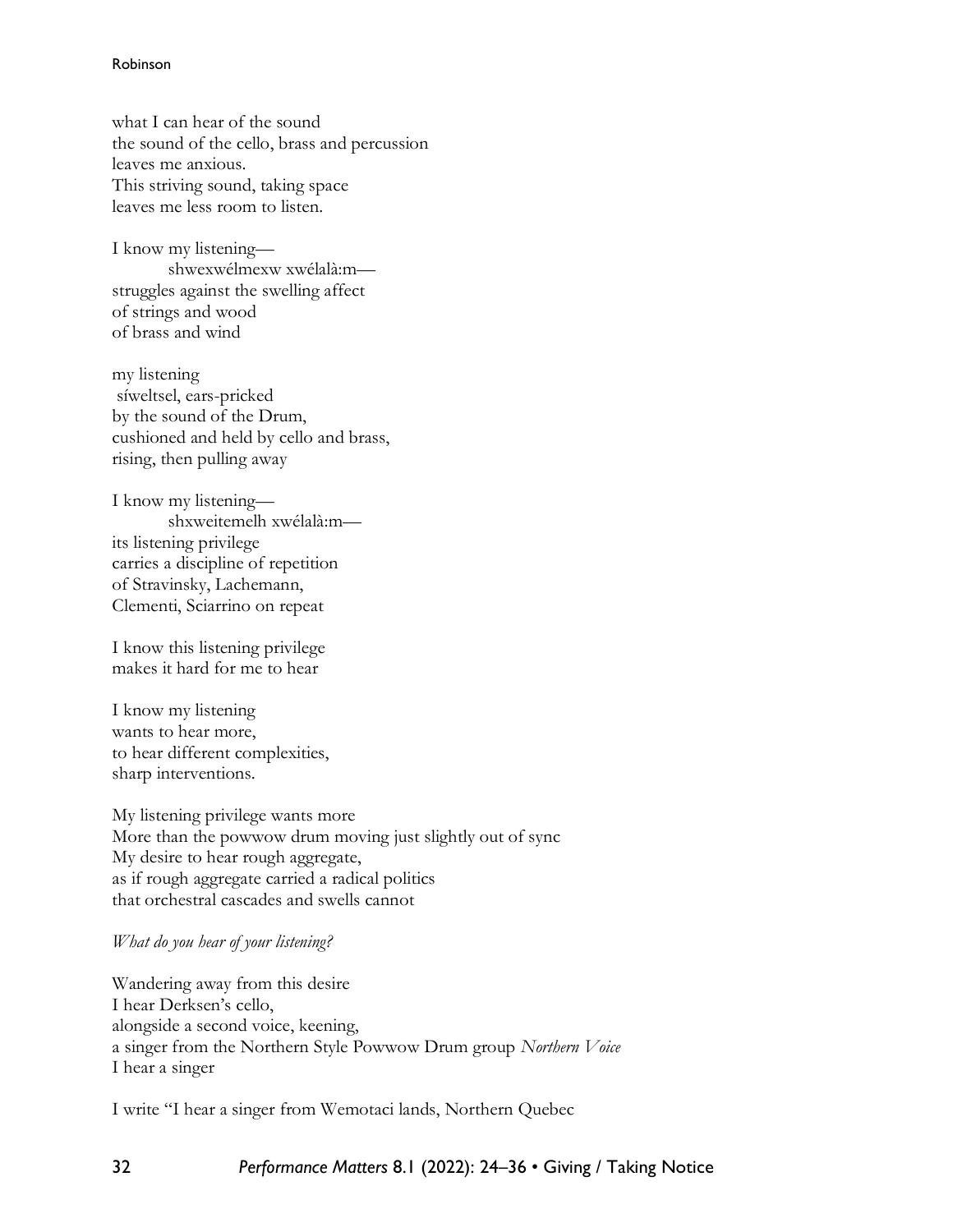#### Robinson

singing in Atikamekw, in Cree." In fact, I don't hear this, I read it.

These voices (whatever I hear) displace me draw me in, I'm placed alongside powwow temporality alongside this sense sometimes used as a mark and measure, that measures "Indigenous knowing"

then I'm reminded of a gathering I'm reminded of a room and a Nish poet speaking about powwow I'm reminded of Anishinaabe kwe and Haudenosaunee laughter overflowing the room, spilling

In that room, with that laughter My listening had no way finding through the crass poetics of powwow grounds

### *How are you finding your way?*

I need also to say that the *first* thing I really heard felt-knew sqwalewel was a moment of pulling away, then pushing up against "Indian time"— "Indian time" written twice just like this with scare quotes, then removed, then replaced— I felt something like a resistance that didn't re-centre resistance I heard not resistance but an awkwardness of relation I felt the sense of

"I'd rather not"

## **Improvising Positionality through Imposition and Impasse**

How then might we begin to listen otherwise? How do we not just acknowledge the various forms of audism—be it hungry listening, heteronormative listening, or other normative forms of listening—we have unconsciously come to employ? Developing practices of critical listening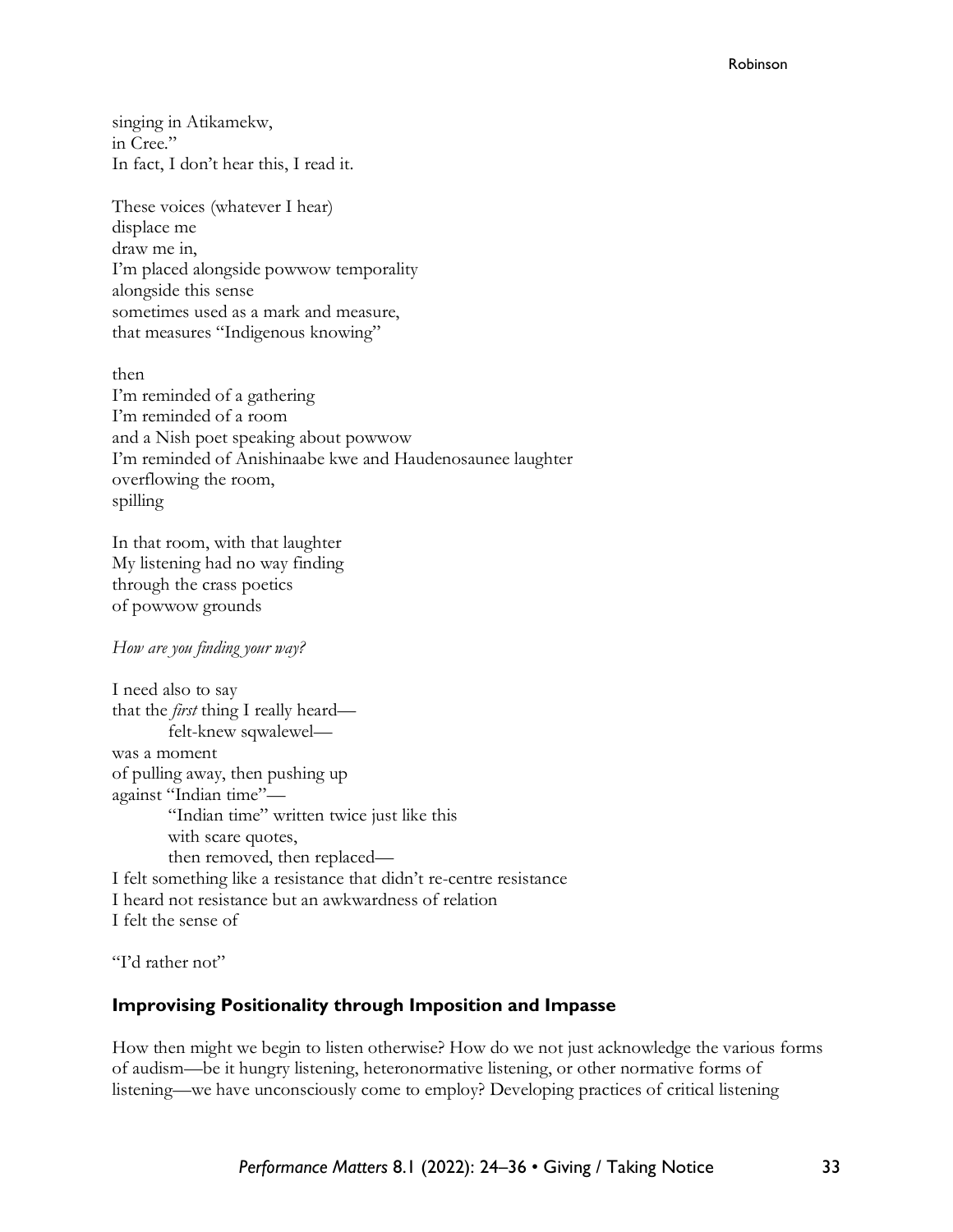positionality, I argue, requires that we as listeners increase our awareness of how race, class, gender, ability, cultural background, and sexuality guide our listening capacities, habits, and biases. It is here that I have been confronted most by individuals asking (at times demanding) a clear program, a checklist, to implement better listening positionality. "How do I decolonize my listening to a Beethoven piano sonata?" I've been asked. "How do I avoid hungry listening to a song by Jeremy Dutcher?" I've been asked. My response, as frustrating as it might be, is that I cannot tell you. For me to give you or anyone a five-step program for decolonial listening would elide the essential process of gaining clarity around your individual listening habits and biases. Indeed, it is this very process, as I will examine next, that establishes the subfrequency of positionality that might haunt active listening, urging it toward the otherwise of normative sense. It would be impossible for me to provide anyone with a program for critical listening positionality, given that listening positionality is unique to the individual: your listening habits, norms, and biases are not the same as mine.

What I offer are instead some starting points for process. For example, understanding the ways in which settler colonialism affects your listening might entail detailing moments of hungry listening in your life; it may require that you spend time noticing how and when your listening is a practice of extracting and accumulating resources. You might choose to do some work around ontological reorientation: what do you believe you are listening to when you listen to it? Given that Indigenous songs exist as legal orders, as medicine, and as historical documents that serve as the equivalent to books, how then might you listen to them nonaesthetically? How might you wonder about their existence as an expression of law, health, and epistemology? You may also decide that it is time to actively dislocate the fixity and goal-oriented teleology of listening with more flexible listening practices. How do you re-situate listening as a relational action that occurs not merely between listener and listened-to, but between the strata of positionality, the material conditions of listening (the place where we listen, the medium we listen to), and the materialities of the sound event itself?

Given that these layers of positionality are numerous and always shifting and aligning in different ways, this process for gaining a listening awareness without allowing such an awareness to compete with or overwhelm our capacity to listen to the music or sound event itself is challenging. How do we balance between noticing sound and noticing our listening? To what extent might we orchestrate such stratified positional listening toward intersectional antiracist, decolonial, queer, and feminist listening practices in ways that do not lead counterproductively to potential incapacitation through perceptual overload? Focusing primarily on such layers of positionality may result in an overvigilance that threatens to elide our relationship with the very music and sound we seek to understand. It may inadvertently recast listening as hypervigilant attention, or what Eve Sedgewick has called "paranoid" forms of reading, where critical attention seeks to foreclose all possibility of "bad surprises."

# **Noticing Taking Notice**

So perhaps instead we experiment with ways of noticing how our positionality guides our attention. For example, once we have a sense of the ways in which we take notice (our habits and capacities of noticing), we might then develop exercises in oscillation, where we move between the layers of sound and positionality, as ways to improvise noticing. Having the presence of mind to reflect on such movement between layers of positionality in the moment of listening might be a tall order, but no more so than growing awareness of structural recognition through Western ear training. Finding processes for oscillating between layers of listening positionality is not limited to the listener.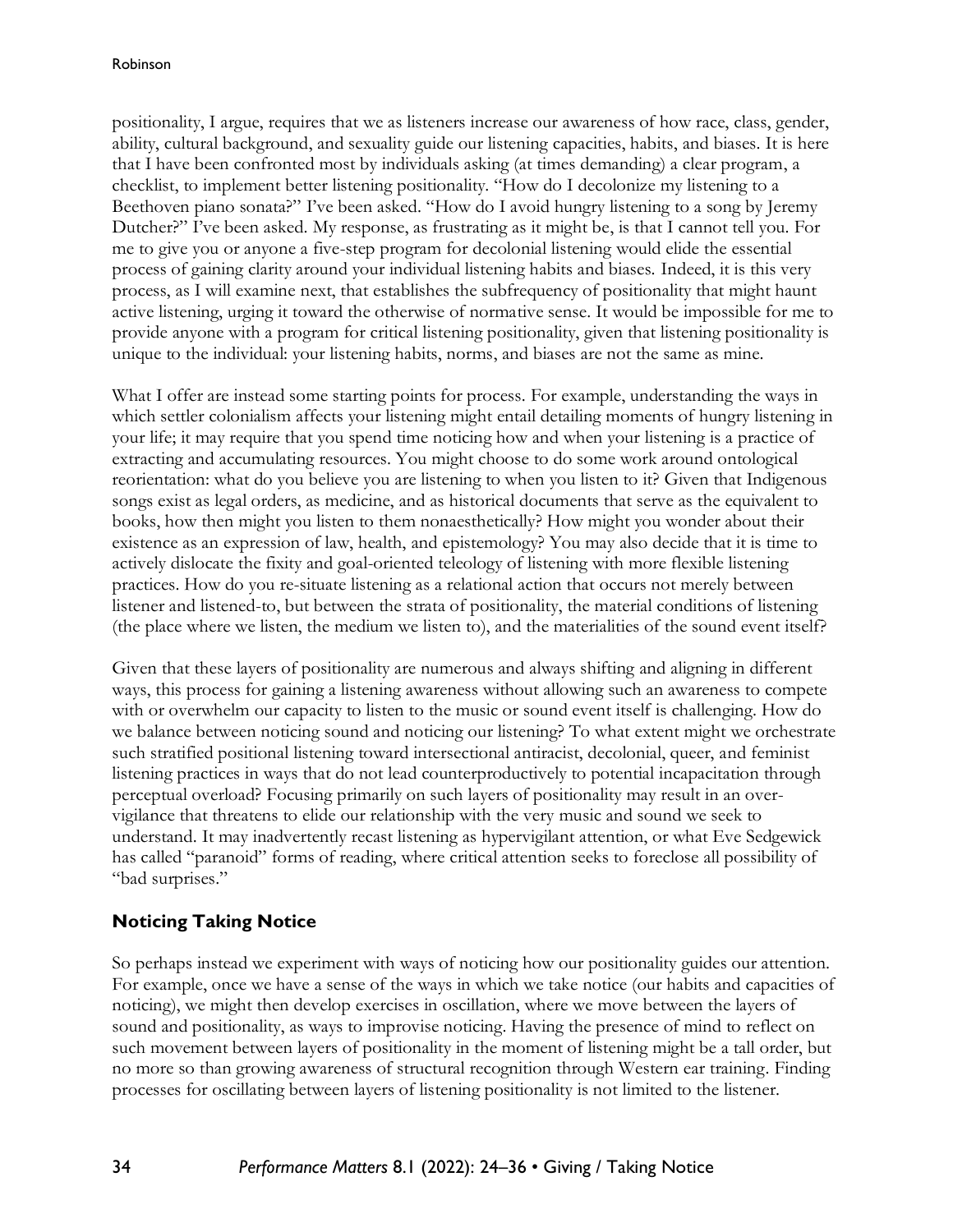Strategies for listening otherwise might also be activated by interventions in the unmarked rituals of music performance and forms of composition themselves. The program note, the darkened auditorium with singular focus on the stage, the preconcert talk—all of these concert rituals can effectively be challenged in ways that open up new layers of listening. Intervening in the space of the concert hall also means intervening in the particular kind of normative focus that such spaces assert. Whether the white cube of the gallery, the proscenium stage–concert hall, the outdoor festival stage, or the black box, each site urges us to think and listen to music in particular ways that may not be conducive to the kinds of listening otherwise we might hope to advance. What happens when we change these sites of listening to include intimate spaces of one-on-one listening, spaces in relation with the land, spaces where audience members are not bound by the kinds of attention these spaces assert? Strategies for de- and re-formatting concert norms afford the potential to question how venues for performance structure hungry listening.

Can we make choices to shift our listening positionality as one would improvise through extended technique of an instrument, by varying a rhythm, or through shifting the balance or volume of our voice alongside others? How feasible is it to learn the craft of listening as a flexible, improvisatory practice in which one shifts between listening registers of gender, culture, sexuality, especially given that it is impossible to simply apply listening filters that are not our "own" (for example, like applying iPhone camera filters)?

While improvisers work/play with sound material, with rhythm, with timbre, it's less typical to improvise with one's forms of perception. If we link of listening as an improvisation, what are the materials we are working with? Can we, for instance, think of an alertness to positionality as the "material" that we improvise with? It is possible to consider, for example, a feminist listening background punctuated by bursts of decolonial listening. It is easier to say than do. To have a "burst" of decolonial listening sounds lovely, but how do I do that? What is possible in thinking of listening through improvisational parameters of time and tempo? Surely such improvisatory listening choices must also be made in the moment of relationship to the listened-to partner, music and sound. Yet perhaps this orientation toward learning techniques for orchestrating and controlling positionality merely turns the same system of listening mastery (listening domination) that is at the heart of Western music training toward mastering listening freedom.

Perhaps instead what we need are merely techniques for noticing how we are listening already to allow the improvisation of listening positionality not to be hindered by self-monitoring (and the attendant shame and guilt that results in settler self-monitoring paralysis). In classes I have taught on listening positionality, I have often asked students to create a list of how they understand and feel the various aspects of their positionality. This is frequently challenging work for students to undertake. It often makes them feel vulnerable. Through their coursework, they come to learn that art is not as transparent as they might first assume, but rarely do they have the opportunity to engage in the same level of detailed analysis of their own positionality, ability, privilege, and habit. In many cases, these positionality lists turn toward stereotypes, over-identifying, and essentialisms. Yet rather than trying to weed out these kinds of fraught naming, I encourage it, along with other, less legible forms of identification ("If music isn't sexuality, for most of us it is psychically right next door." Cusick 1994, 71). Our lists are not made in order to comprehensively define a matrix of all the possible intersections of positionality, nor are they used as maps upon which students crossreference a one-to-one relationship between a moment of listening and an axis point of positionality, as per Massumi's critique. Instead, this list gets added to, refined, returned to, glanced at, and neglected. We seek to find ways of noticing listening positionality without giving it the ultimate